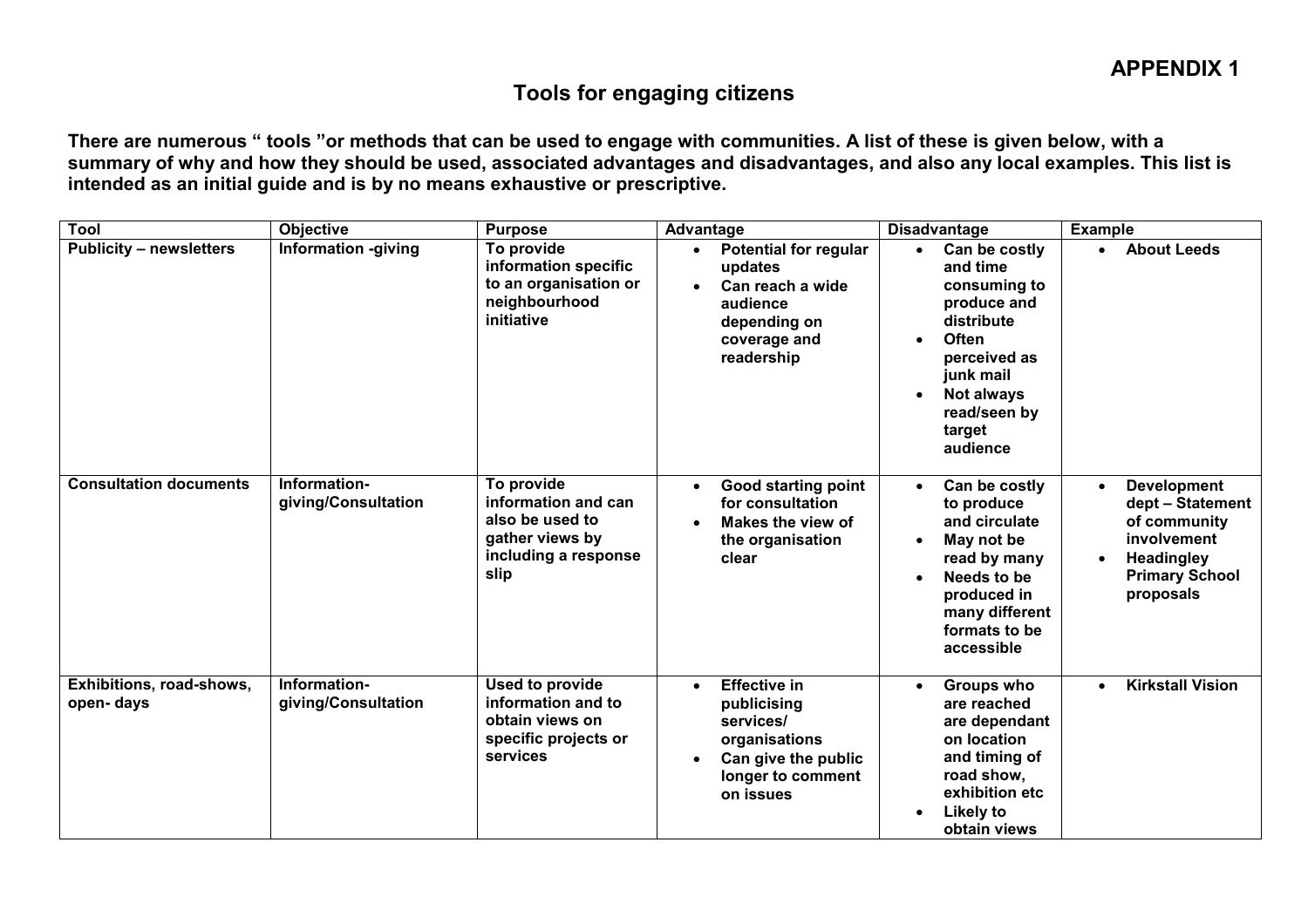## APPENDIX 1

| <b>Planning for Real</b>                  | <b>Local involvement</b>                  | <b>Structured</b><br>consultation method<br>that uses map of the<br>neighbourhood to<br>ascertain what<br>physical changes<br>people want for their<br>local area | Easy to set up<br><b>Entertaining and</b><br>involves those who<br>wouldn't normally<br>participate<br>Makes it easy to<br>obtain honest and<br>wide ranging<br>opinions<br>Can deal with                                                                               | of a small<br>number of<br>people who<br>are not<br>representative<br>of the target<br>population<br>Can be costly<br>$\bullet$<br><b>Difficult to</b><br>$\bullet$<br>ensure<br>representative<br>ness<br><b>Many maps</b><br>may be<br>required if<br>consultation is<br>to be far                                                               |                                                |
|-------------------------------------------|-------------------------------------------|-------------------------------------------------------------------------------------------------------------------------------------------------------------------|-------------------------------------------------------------------------------------------------------------------------------------------------------------------------------------------------------------------------------------------------------------------------|----------------------------------------------------------------------------------------------------------------------------------------------------------------------------------------------------------------------------------------------------------------------------------------------------------------------------------------------------|------------------------------------------------|
| Self-completion<br>questionnaires/surveys | <b>Consultation</b>                       | <b>Market research</b><br>exercise. Can be<br>used to gather views,<br>opinions and to<br>measure attitudes                                                       | complex issues<br><b>Relatively low cost</b><br>$\bullet$<br>in time and money<br><b>Effective way of</b><br>gaining information<br>from a lot of people<br>very quickly<br>Analysis can be<br>relatively<br>straightforward for<br>someone with the<br>relevant skills | reaching<br>Open-ended<br>$\bullet$<br>questions can<br>be difficult to<br>analyse<br>Can yield a<br>$\bullet$<br>low response<br>so requires a<br>large sample<br><b>Difficult to</b><br>$\bullet$<br>engage with<br>hard to reach<br>groups<br><b>Cannot always</b><br>$\bullet$<br>control how<br>different<br>people<br>interpret<br>questions |                                                |
| <b>Area Committee meetings</b>            | <b>Information</b><br>giving/consultation | <b>Formal public</b><br>decision -making.<br><b>Public may attend</b><br>and be permitted to<br>speak at discretion of<br>the Chair                               | <b>Provides a formal</b><br>$\bullet$<br>structure for<br>decision making                                                                                                                                                                                               | <b>Limited public</b><br>$\bullet$<br>involvement                                                                                                                                                                                                                                                                                                  | <b>Area Committee</b><br>$\bullet$<br>meetings |